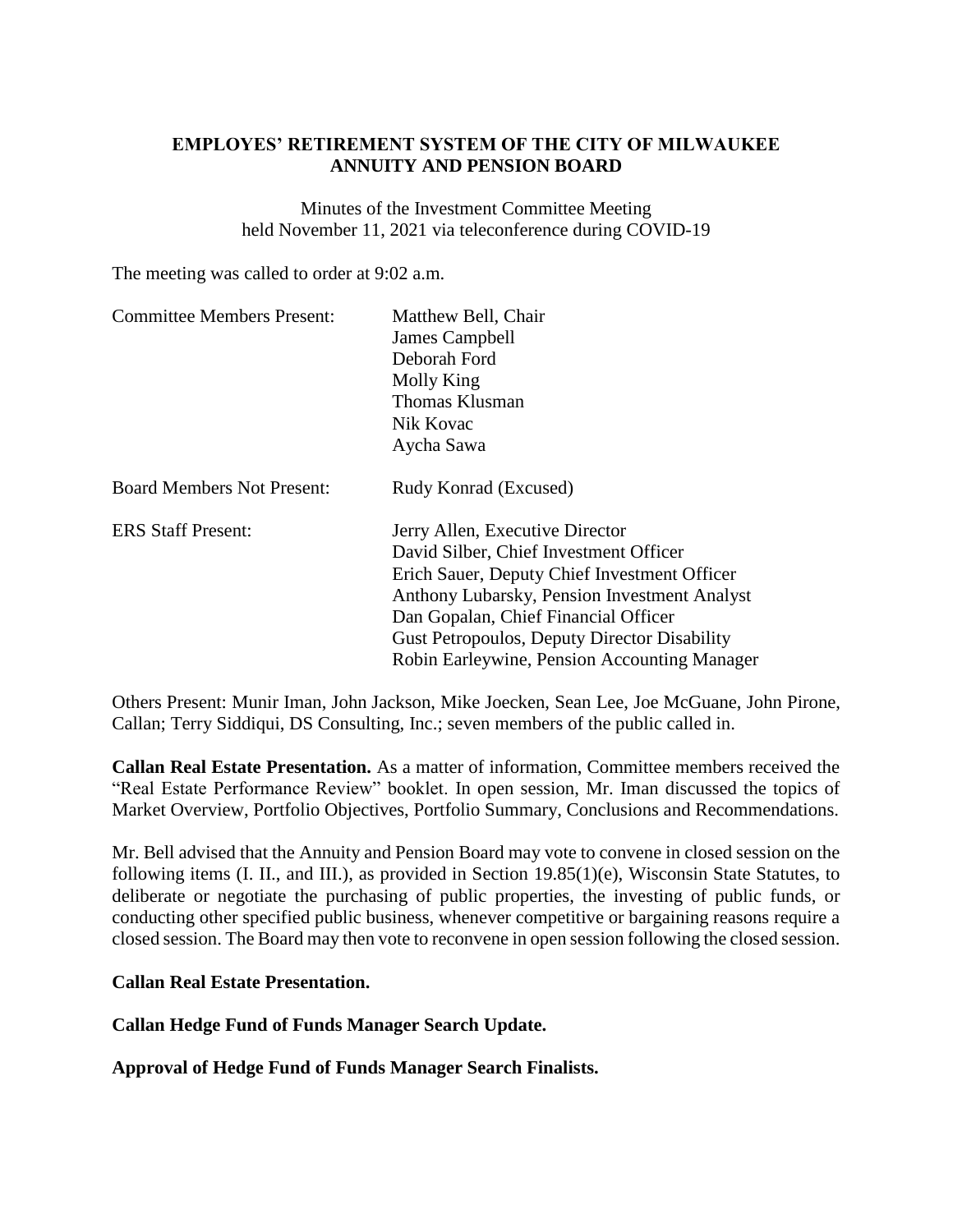It was moved by Mr. Campbell and seconded by Ms. King to convene in closed session. The motion prevailed by the following roll call vote: AYES: Mses. Ford, and King; Messrs. Bell, Benson, Campbell, Klusman, and Kovac. NOES: None.

The Committee convened in closed session at 9:27 a.m.

The Committee re-convened in open session at 9:57 a.m.

Mr. Bell noted the "Approval of Hedge Fund of Funds Manager Search Finalists" item would be held over until an upcoming meeting.

**Callan Fixed Income Portfolio Structure Study Presentation.** As a matter of information, Committee members received the "Fixed Income Portfolio Structure Study" booklet. Mr. Jackson commented that structure reviews are done periodically and the Real Assets Structure and Absolute Return Allocation reviews were done earlier this year. He noted fixed income excluding cash represents 22% of the portfolio on a target basis and the study concentrates on how to allocate the assets within the Fixed Income asset class. He said it is benchmarked to the Bloomberg Aggregate Index. Mr. Pirone noted that the Fixed Income comprises \$1.4 billion of the \$6 billion fund. Mr. Pirone discussed the 2021-2030 Capital Market Assumptions, Current Fixed Income Structure and Considerations, Role of Fixed Income, Fixed Income Diversification with Equity, Strategies, Structure Analysis, Mix Diversification with Equity, Tracking Error of the Mixes, Mix Historical Performance, Summary of Mix Characteristics, and the Case for Each Mix.

**Approval of Fixed Income Structure.** It was moved by Ms. King, and seconded by Mr. Benson, to approve Mix 3 for the Fixed Income Structure which allocates 45% to Reams, 30% to Loomis, and 25% to the Government Index. The Approval of Fixed Income Structure for Mix 3 was approved by Committee members, with the exception of Mr. Klusman who requested to be recorded as a "No" regarding the approval.

**Abbott Capital Due Diligence Report.** As a matter of information, Committee members received a memorandum regarding the Abbott Capital Due Diligence Report. Mr. Sauer presented the results of the due diligence virtual meeting he and Mr. Lubarsky had on October 13, 2021. He said Abbott is one of two Fund of Fund managers to provide the core of CMERS' exposure to Private Equity. Mr. Sauer noted everything is going well with Abbott. He said Abbott's president will retire with a reduced role in 2023. Mr. Sauer said opportunistic investments will increase to 25% from 20%. He noted that Abbott is growing assets at a measured pace from \$800 million to \$1 billion. Mr. Sauer concluded the Staff is comfortable with the Private Equity allocation to Abbott.

**3 rd Quarter 2021 Performance Report.** Mr. Silber provided a Fund overview and noted three takeaways from the 3<sup>rd</sup> Quarter Performance Report. He said CMERS had strong outperformance versus the benchmark, strong total net-of-fee performance for longer time periods, and all parts of the Fund are contributing to returns year-to-date. Mr. Silber noted year-to-date through September, the Fund had a return of 13.4%, net of fees. He said very few public funds have attained higher returns than the CMERS Fund during the past year. He added that the Capital Market gain was over \$738 million dollars for the first nine months of the year.